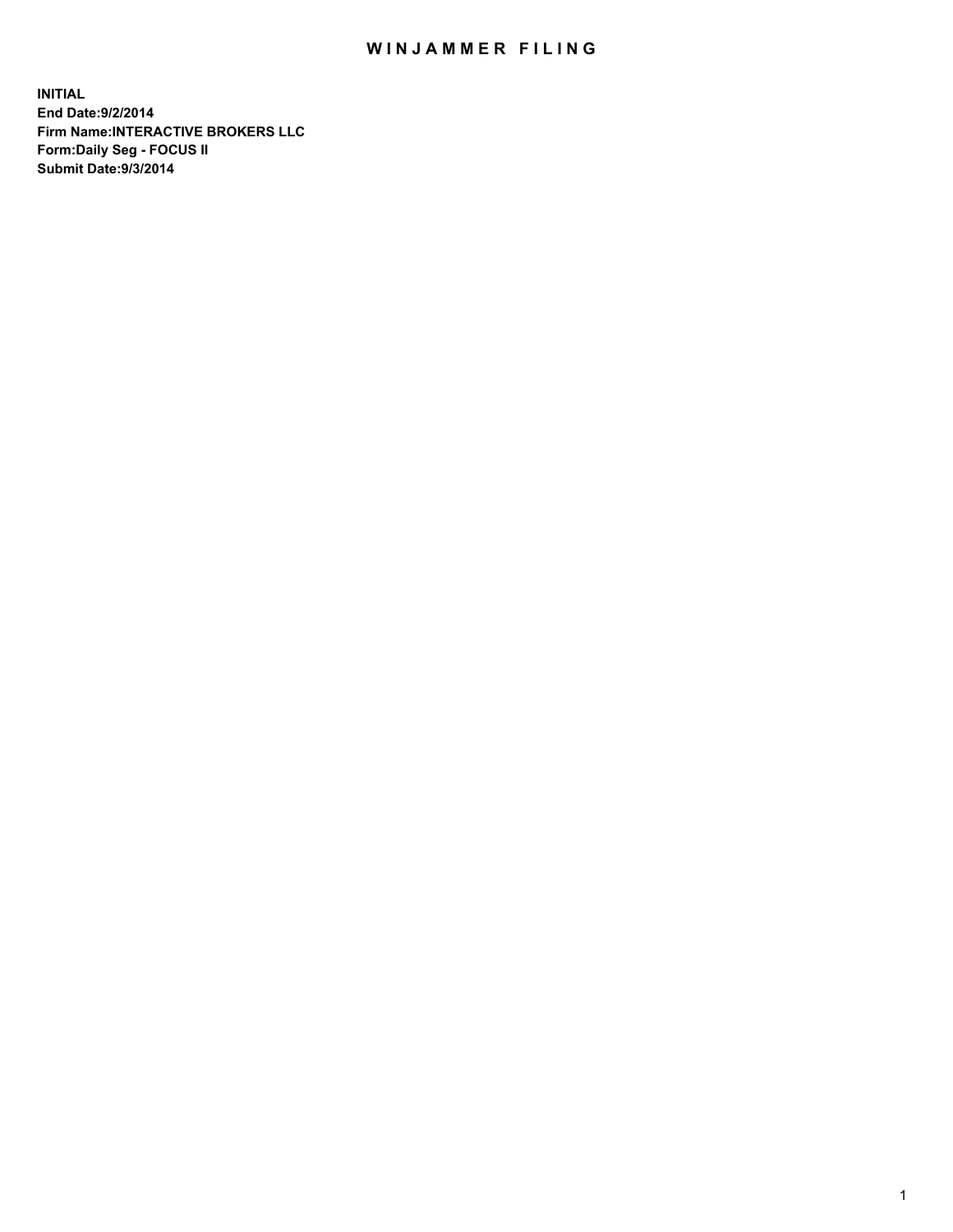## **INITIAL End Date:9/2/2014 Firm Name:INTERACTIVE BROKERS LLC Form:Daily Seg - FOCUS II Submit Date:9/3/2014 Daily Segregation - Cover Page**

| Name of Company                                                                   | <b>INTERACTIVE BROKERS LLC</b> |
|-----------------------------------------------------------------------------------|--------------------------------|
| <b>Contact Name</b>                                                               | <b>Michael Ellman</b>          |
| <b>Contact Phone Number</b>                                                       | 203-422-8926                   |
| <b>Contact Email Address</b>                                                      | mellman@interactivebrokers.co  |
|                                                                                   | $\underline{\mathbf{m}}$       |
| FCM's Customer Segregated Funds Residual Interest Target (choose one):            |                                |
| a. Minimum dollar amount: ; or                                                    | $\overline{\mathbf{0}}$        |
| b. Minimum percentage of customer segregated funds required:% ; or                | 0                              |
| c. Dollar amount range between: and; or                                           | 155,000,000 245,000,000        |
| d. Percentage range of customer segregated funds required between:% and%.         | 00                             |
| FCM's Customer Secured Amount Funds Residual Interest Target (choose one):        |                                |
| a. Minimum dollar amount: ; or                                                    | $\overline{\mathbf{0}}$        |
| b. Minimum percentage of customer secured funds required:% ; or                   | 0                              |
| c. Dollar amount range between: and; or                                           | 80,000,000 120,000,000         |
| d. Percentage range of customer secured funds required between:% and%.            | 00                             |
| FCM's Cleared Swaps Customer Collateral Residual Interest Target (choose one):    |                                |
| a. Minimum dollar amount: ; or                                                    | $\overline{\mathbf{0}}$        |
| b. Minimum percentage of cleared swaps customer collateral required:% ; or        | $\underline{\mathbf{0}}$       |
| c. Dollar amount range between: and; or                                           | 0 <sub>0</sub>                 |
| d. Percentage range of cleared swaps customer collateral required between:% and%. | 0 <sub>0</sub>                 |
|                                                                                   |                                |
| Current ANC:on                                                                    | 2,259,426,764 02-SEP-2014      |
| <b>Broker Dealer Minimum</b>                                                      | 361,304,920                    |
| Debit/Deficit - CustomersCurrent AmountGross Amount                               |                                |
| Domestic Debit/Deficit                                                            | 3,632,820                      |
| Foreign Debit/Deficit                                                             | 2,319,754 0                    |
| Debit/Deficit - Non CustomersCurrent AmountGross Amount                           |                                |
| Domestic Debit/Deficit                                                            | 0 <sub>0</sub>                 |
| Foreign Debit/Deficit                                                             | 0 <sub>0</sub>                 |
| Proprietary Profit/Loss                                                           |                                |
| Domestic Profit/Loss                                                              | $\overline{\mathbf{0}}$        |
| Foreign Profit/Loss                                                               | $\underline{\mathbf{0}}$       |
| Proprietary Open Trade Equity                                                     |                                |
| Domestic OTE                                                                      | <u>0</u>                       |
| Foreign OTE                                                                       | <u>0</u>                       |
| <b>SPAN</b>                                                                       |                                |
| <b>Customer SPAN Calculation</b>                                                  | 1,162,215,096                  |
| Non-Customer SPAN Calcualation                                                    | 13,184,063                     |
| Proprietary Capital Charges                                                       | <u>0</u>                       |
| Minimum Dollar Amount Requirement                                                 | 20,000,000 [7465]              |
| Other NFA Dollar Amount Requirement                                               | 21,900,997 [7475]              |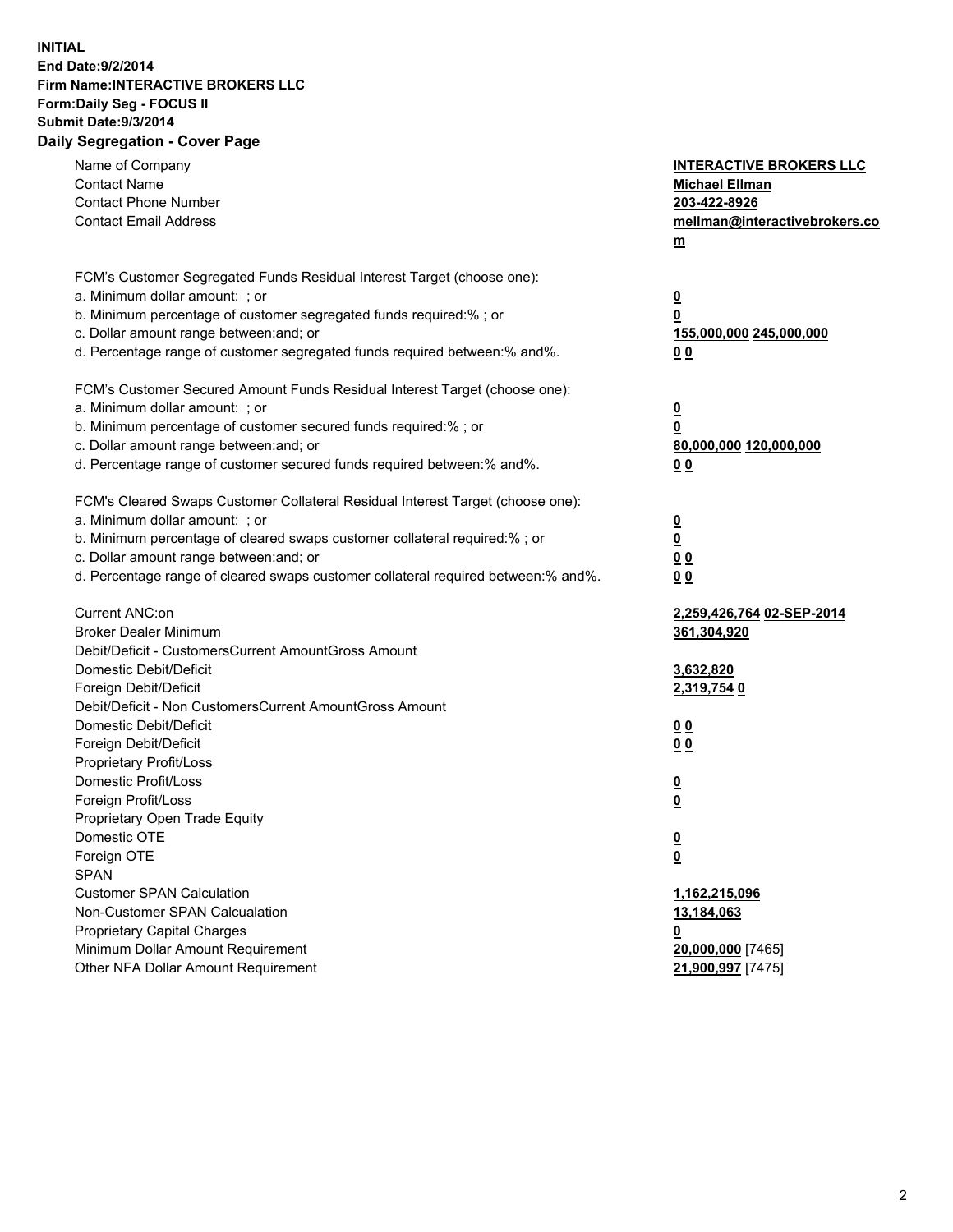## **INITIAL End Date:9/2/2014 Firm Name:INTERACTIVE BROKERS LLC Form:Daily Seg - FOCUS II Submit Date:9/3/2014 Daily Segregation - Secured Amounts**

|     | Foreign Futures and Foreign Options Secured Amounts                                                        |                                   |
|-----|------------------------------------------------------------------------------------------------------------|-----------------------------------|
|     | Amount required to be set aside pursuant to law, rule or regulation of a foreign                           | $0$ [7305]                        |
|     | government or a rule of a self-regulatory organization authorized thereunder                               |                                   |
| 1.  | Net ledger balance - Foreign Futures and Foreign Option Trading - All Customers                            |                                   |
|     | A. Cash                                                                                                    | 306,963,039 [7315]                |
|     | B. Securities (at market)                                                                                  | $0$ [7317]                        |
| 2.  | Net unrealized profit (loss) in open futures contracts traded on a foreign board of trade                  | 3,482,685 [7325]                  |
| 3.  | Exchange traded options                                                                                    |                                   |
|     | a. Market value of open option contracts purchased on a foreign board of trade                             | 144,472 [7335]                    |
|     | b. Market value of open contracts granted (sold) on a foreign board of trade                               | -170,837 [7337]                   |
| 4.  | Net equity (deficit) (add lines 1.2. and 3.)                                                               | 310,419,359 [7345]                |
| 5.  | Account liquidating to a deficit and account with a debit balances - gross amount                          | 2,319,754 [7351]                  |
|     | Less: amount offset by customer owned securities                                                           | 0 [7352] 2,319,754 [7354]         |
| 6.  | Amount required to be set aside as the secured amount - Net Liquidating Equity                             | 312,739,113 [7355]                |
|     | Method (add lines 4 and 5)                                                                                 |                                   |
| 7.  | Greater of amount required to be set aside pursuant to foreign jurisdiction (above) or line                | 312,739,113 [7360]                |
|     | 6.                                                                                                         |                                   |
|     | FUNDS DEPOSITED IN SEPARATE REGULATION 30.7 ACCOUNTS                                                       |                                   |
| 1.  | Cash in banks                                                                                              |                                   |
|     | A. Banks located in the United States                                                                      | 344,470,092 [7500]                |
|     | B. Other banks qualified under Regulation 30.7                                                             | 0 [7520] 344,470,092 [7530]       |
| 2.  | Securities                                                                                                 |                                   |
|     | A. In safekeeping with banks located in the United States                                                  | $0$ [7540]                        |
|     | B. In safekeeping with other banks qualified under Regulation 30.7                                         | 0 [7560] 0 [7570]                 |
| 3.  | Equities with registered futures commission merchants                                                      |                                   |
|     | A. Cash                                                                                                    | $0$ [7580]                        |
|     | <b>B.</b> Securities                                                                                       | $0$ [7590]                        |
|     | C. Unrealized gain (loss) on open futures contracts                                                        | $0$ [7600]                        |
|     | D. Value of long option contracts                                                                          | $0$ [7610]                        |
|     | E. Value of short option contracts                                                                         | 0 [7615] 0 [7620]                 |
| 4.  | Amounts held by clearing organizations of foreign boards of trade                                          |                                   |
|     | A. Cash                                                                                                    | $0$ [7640]                        |
|     | <b>B.</b> Securities                                                                                       | $0$ [7650]                        |
|     | C. Amount due to (from) clearing organization - daily variation                                            | $0$ [7660]                        |
|     | D. Value of long option contracts                                                                          | $0$ [7670]                        |
|     | E. Value of short option contracts                                                                         | 0 [7675] 0 [7680]                 |
| 5.  | Amounts held by members of foreign boards of trade                                                         |                                   |
|     | A. Cash                                                                                                    | 71,983,059 [7700]                 |
|     | <b>B.</b> Securities                                                                                       | $0$ [7710]                        |
|     | C. Unrealized gain (loss) on open futures contracts                                                        | 4,440,437 [7720]                  |
|     | D. Value of long option contracts                                                                          | 144,467 [7730]                    |
|     | E. Value of short option contracts                                                                         | -170,830 [7735] 76,397,133 [7740] |
| 6.  | Amounts with other depositories designated by a foreign board of trade                                     | $0$ [7760]                        |
| 7.  | Segregated funds on hand                                                                                   | $0$ [7765]                        |
| 8.  | Total funds in separate section 30.7 accounts                                                              | 420,867,225 [7770]                |
| 9.  | Excess (deficiency) Set Aside for Secured Amount (subtract line 7 Secured Statement<br>Page 1 from Line 8) | 108,128,112 [7380]                |
| 10. | Management Target Amount for Excess funds in separate section 30.7 accounts                                | 80,000,000 [7780]                 |
| 11. | Excess (deficiency) funds in separate 30.7 accounts over (under) Management Target                         | 28,128,112 [7785]                 |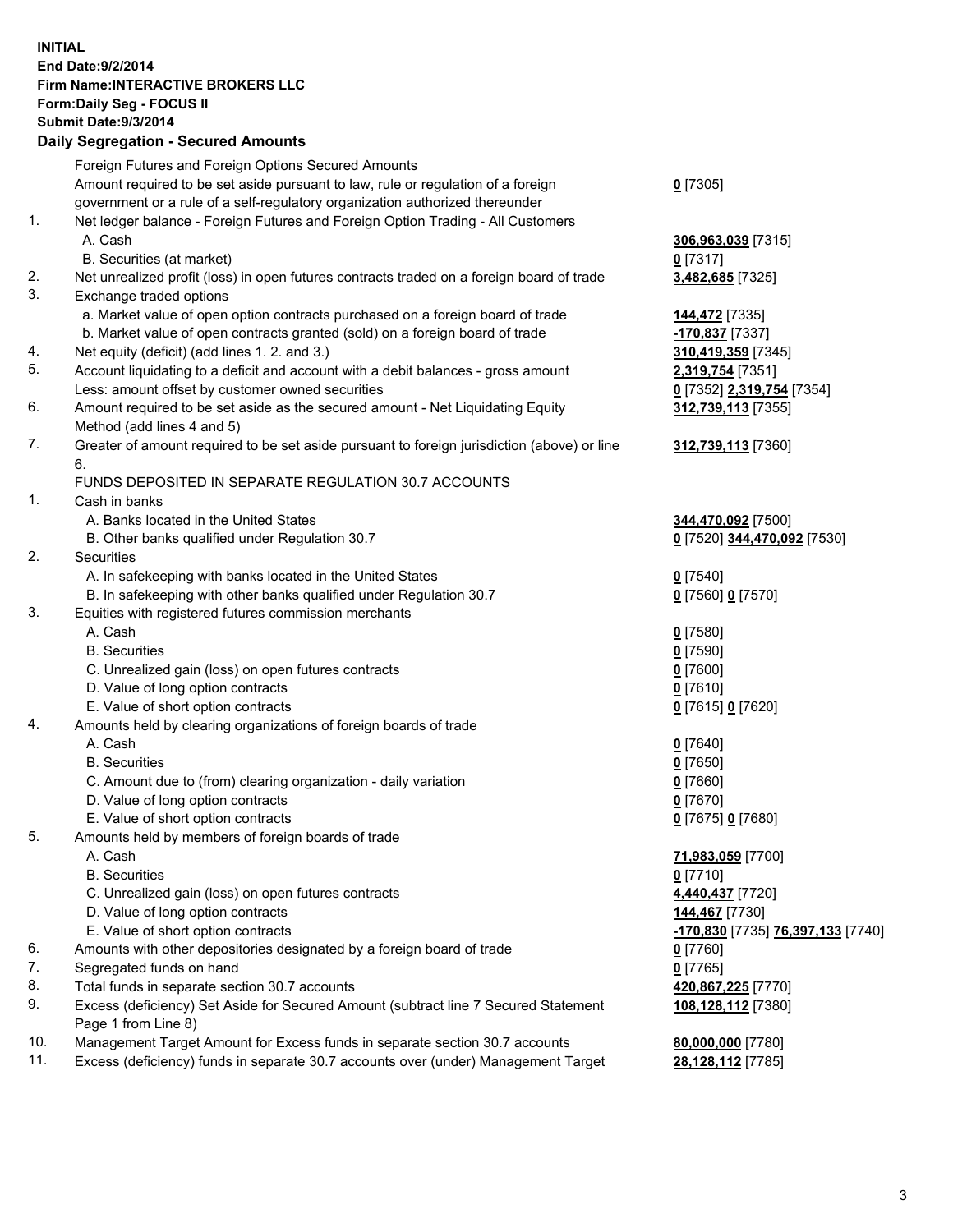**INITIAL End Date:9/2/2014 Firm Name:INTERACTIVE BROKERS LLC Form:Daily Seg - FOCUS II Submit Date:9/3/2014 Daily Segregation - Segregation Statement** SEGREGATION REQUIREMENTS(Section 4d(2) of the CEAct) 1. Net ledger balance A. Cash **2,406,683,295** [7010] B. Securities (at market) **0** [7020] 2. Net unrealized profit (loss) in open futures contracts traded on a contract market **-92,351,803** [7030] 3. Exchange traded options A. Add market value of open option contracts purchased on a contract market **110,931,889** [7032] B. Deduct market value of open option contracts granted (sold) on a contract market **-189,310,537** [7033] 4. Net equity (deficit) (add lines 1, 2 and 3) **2,235,952,844** [7040] 5. Accounts liquidating to a deficit and accounts with debit balances - gross amount **3,623,820** [7045] Less: amount offset by customer securities **0** [7047] **3,623,820** [7050] 6. Amount required to be segregated (add lines 4 and 5) **2,239,576,664** [7060] FUNDS IN SEGREGATED ACCOUNTS 7. Deposited in segregated funds bank accounts A. Cash **378,072,480** [7070] B. Securities representing investments of customers' funds (at market) **1,078,290,916** [7080] C. Securities held for particular customers or option customers in lieu of cash (at market) **0** [7090] 8. Margins on deposit with derivatives clearing organizations of contract markets A. Cash **10,913,685** [7100] B. Securities representing investments of customers' funds (at market) **87,513,248** [7110] C. Securities held for particular customers or option customers in lieu of cash (at market) **0** [7120] 9. Net settlement from (to) derivatives clearing organizations of contract markets **-1,668,774** [7130] 10. Exchange traded options A. Value of open long option contracts **2,572,154** [7132] B. Value of open short option contracts **-4,689,260** [7133] 11. Net equities with other FCMs A. Net liquidating equity **-37,926,935** [7140] B. Securities representing investments of customers' funds (at market) **914,891,917** [7160] C. Securities held for particular customers or option customers in lieu of cash (at market) **0** [7170] 12. Segregated funds on hand **0** [7150] 13. Total amount in segregation (add lines 7 through 12) **2,427,969,431** [7180] 14. Excess (deficiency) funds in segregation (subtract line 6 from line 13) **188,392,767** [7190] 15. Management Target Amount for Excess funds in segregation **155,000,000** [7194]

16. Excess (deficiency) funds in segregation over (under) Management Target Amount Excess

**33,392,767** [7198]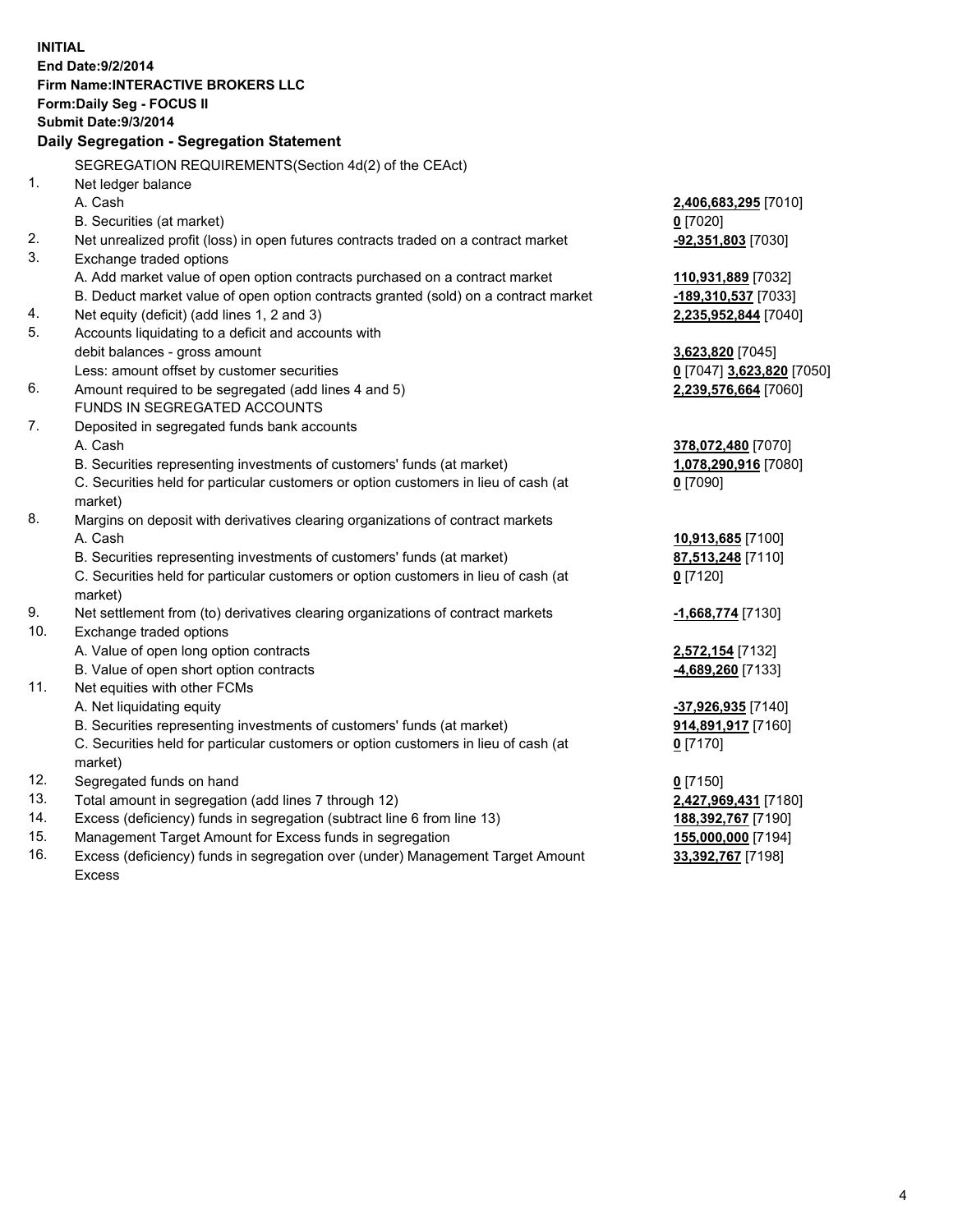## **INITIAL End Date:9/2/2014 Firm Name:INTERACTIVE BROKERS LLC Form:Daily Seg - FOCUS II Submit Date:9/3/2014 Daily Segregation - Supplemental**

| $\blacksquare$           | Total gross margin deficiencies - Segregated Funds Origin                                                                                                                                                                                                                                                                                                                                                                                                    | 1,154,661 [9100] |  |
|--------------------------|--------------------------------------------------------------------------------------------------------------------------------------------------------------------------------------------------------------------------------------------------------------------------------------------------------------------------------------------------------------------------------------------------------------------------------------------------------------|------------------|--|
| $\blacksquare$           | Total gross margin deficiencies - Secured Funds Origin                                                                                                                                                                                                                                                                                                                                                                                                       | 18,532 [9101]    |  |
| $\blacksquare$           | Total gross margin deficiencies - Cleared Swaps Customer Collateral Funds Origin                                                                                                                                                                                                                                                                                                                                                                             | $0$ [9102]       |  |
| $\blacksquare$           | Total gross margin deficiencies - Noncustomer and Proprietary Accounts Origin                                                                                                                                                                                                                                                                                                                                                                                | $0$ [9103]       |  |
| $\blacksquare$           | Total number of accounts contributing to total gross margin deficiencies - Segregated                                                                                                                                                                                                                                                                                                                                                                        | 6 [9104]         |  |
|                          | Funds Origin                                                                                                                                                                                                                                                                                                                                                                                                                                                 |                  |  |
| $\blacksquare$           | Total number of accounts contributing to total gross margin deficiencies - Secured                                                                                                                                                                                                                                                                                                                                                                           | 2 [9105]         |  |
|                          | Funds Origin                                                                                                                                                                                                                                                                                                                                                                                                                                                 |                  |  |
| $\blacksquare$           | Total number of accounts contributing to the total gross margin deficiencies - Cleared                                                                                                                                                                                                                                                                                                                                                                       | $0$ [9106]       |  |
|                          | Swaps Customer Collateral Funds Origin                                                                                                                                                                                                                                                                                                                                                                                                                       |                  |  |
| $\overline{\phantom{a}}$ | Total number of accounts contributing to the total gross margin deficiencies -                                                                                                                                                                                                                                                                                                                                                                               | $0$ [9107]       |  |
|                          | Noncustomer and Proprietary Accounts Origin                                                                                                                                                                                                                                                                                                                                                                                                                  |                  |  |
|                          | $\mathbf{H} \cdot \mathbf{H} = \mathbf{H} \cdot \mathbf{H} + \mathbf{H} \cdot \mathbf{H} + \mathbf{H} \cdot \mathbf{H} + \mathbf{H} \cdot \mathbf{H} + \mathbf{H} \cdot \mathbf{H} + \mathbf{H} \cdot \mathbf{H} + \mathbf{H} \cdot \mathbf{H} + \mathbf{H} \cdot \mathbf{H} + \mathbf{H} \cdot \mathbf{H} + \mathbf{H} \cdot \mathbf{H} + \mathbf{H} \cdot \mathbf{H} + \mathbf{H} \cdot \mathbf{H} + \mathbf{H} \cdot \mathbf{H} + \mathbf{H} \cdot \math$ |                  |  |

- Upload a copy of the firm's daily margin report the FCM uses to issue margin calls which corresponds with the reporting date.